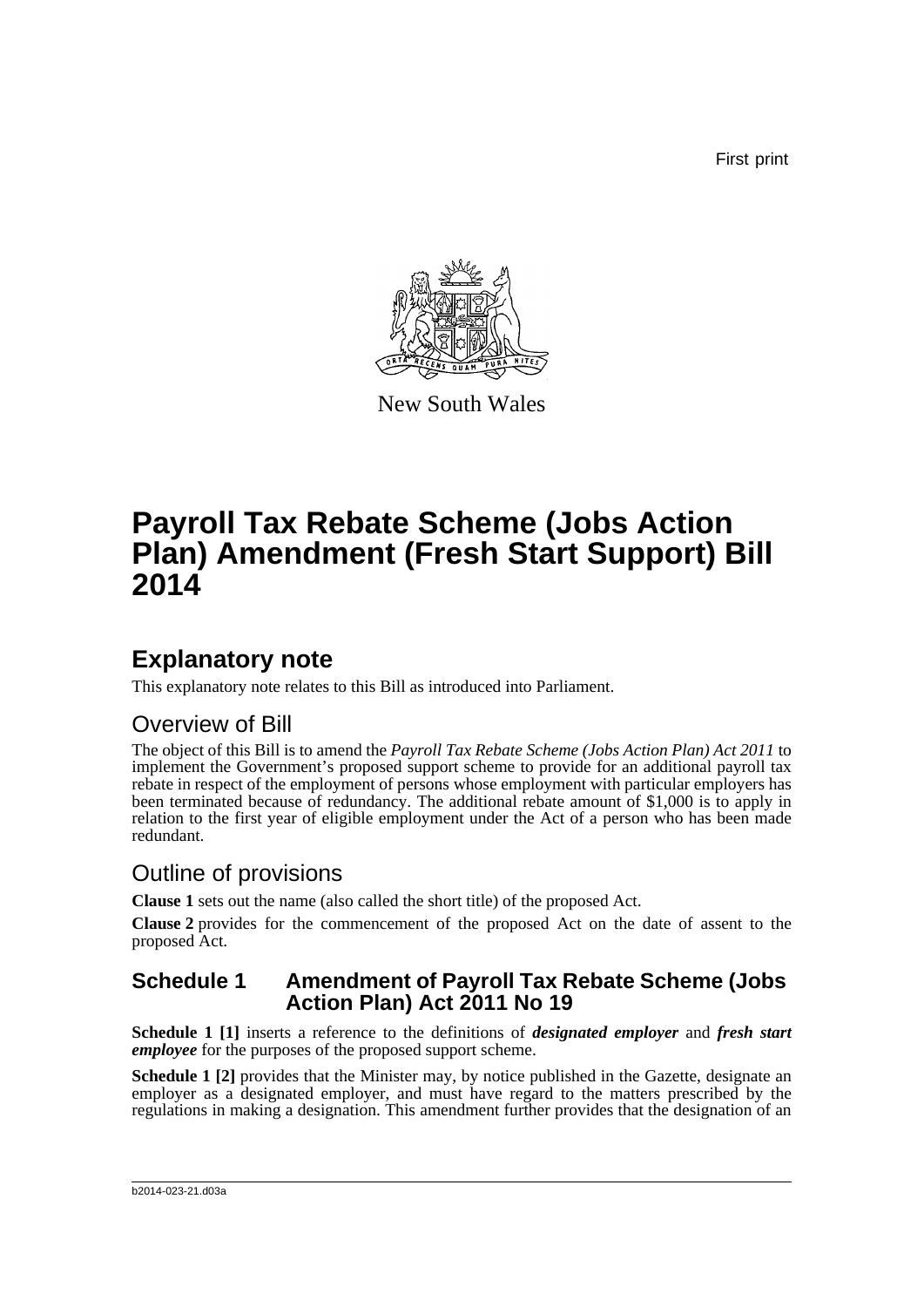Payroll Tax Rebate Scheme (Jobs Action Plan) Amendment (Fresh Start Support) Bill 2014 [NSW] Explanatory note

employer may have retrospective effect, for the purposes of the proposed support scheme, to a day not earlier than 1 January 2014.

**Schedule 1 [3]** provides that the annual rebate amount for the first year of eligible employment in respect of fresh start employees under the proposed support scheme is \$3,000. This amount is \$1,000 more than the rebate amount otherwise applying in relation to a person's first year of eligible employment under the Act.

**Schedule 1 [4]** defines *fresh start employee* and *prescribed redundancy* for the purposes of the proposed support scheme.

**Schedule 1 [5]** provides that a regulation may prescribe a date to extend the scheme closure date in respect of the employment of any employees or any class of employees. An extension of the scheme closure date in respect of the employment of particular employees would extend the application of the rebate scheme to those employees beyond the current scheme closure date under the Act (30 June 2015). The proposed amendment also states how particular provisions of the Act would apply in relation to such employees, and provides that a regulation may apply provisions of the Act, with any necessary modifications, in relation to an extension of the rebate scheme.

**Schedule 1 [6]** provides that an application under section 20 of the Act for registration as a claimant in respect of a fresh start employee may be made within 30 days after the day the notice designating the employee's former employer as a designated employer is published.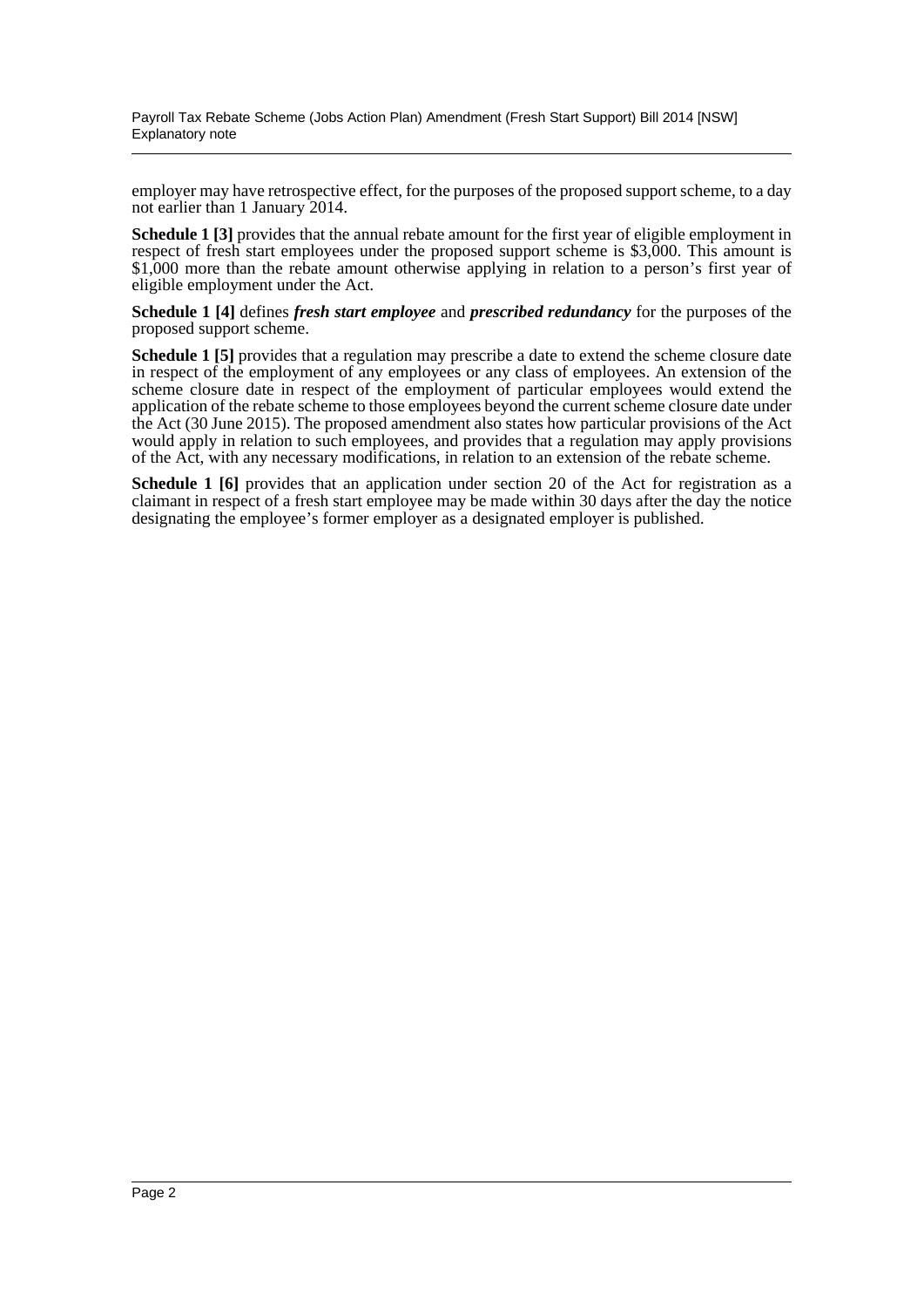First print



New South Wales

# **Payroll Tax Rebate Scheme (Jobs Action Plan) Amendment (Fresh Start Support) Bill 2014**

## **Contents**

|            |                                                                              | Page          |
|------------|------------------------------------------------------------------------------|---------------|
|            | Name of Act                                                                  | 2             |
|            | Commencement                                                                 | $\mathcal{P}$ |
| Schedule 1 | Amendment of Payroll Tax Rebate Scheme (Jobs Action Plan) Act<br>2011 No. 19 | 3             |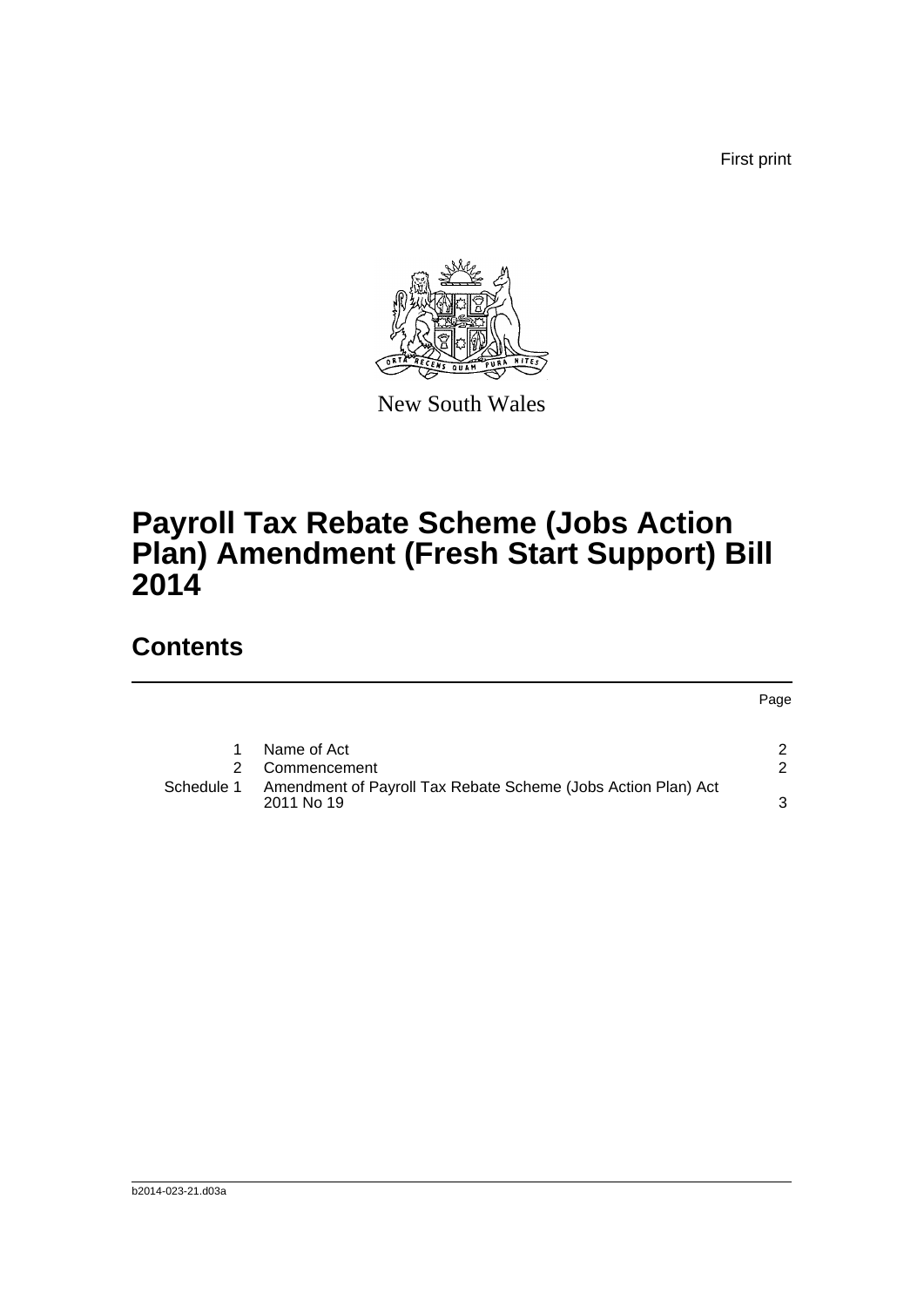

New South Wales

# **Payroll Tax Rebate Scheme (Jobs Action Plan) Amendment (Fresh Start Support) Bill 2014**

No , 2014

### **A Bill for**

An Act to amend the *Payroll Tax Rebate Scheme (Jobs Action Plan) Act 2011* to make further provision in relation to the rebate scheme under that Act.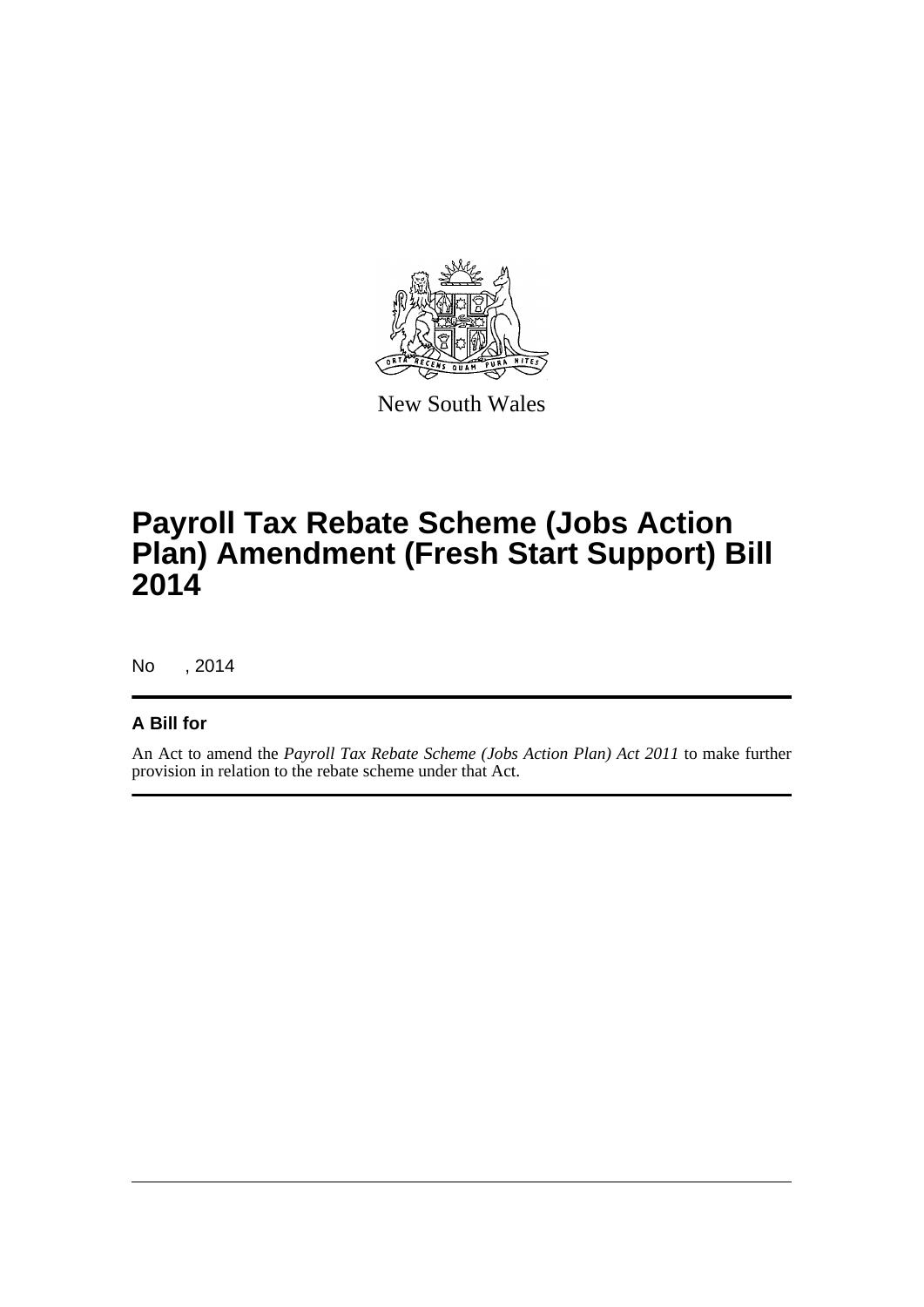Payroll Tax Rebate Scheme (Jobs Action Plan) Amendment (Fresh Start Support) Bill 2014 [NSW]

<span id="page-4-1"></span><span id="page-4-0"></span>

| The Legislature of New South Wales enacts:                                                                |                     |
|-----------------------------------------------------------------------------------------------------------|---------------------|
| Name of Act                                                                                               | 2                   |
| This Act is the Payroll Tax Rebate Scheme (Jobs Action Plan) Amendment (Fresh<br>Start Support) Act 2014. | 3<br>$\overline{4}$ |
| <b>Commencement</b>                                                                                       |                     |
| This Act commences on the date of assent to this Act.                                                     | 6                   |
|                                                                                                           |                     |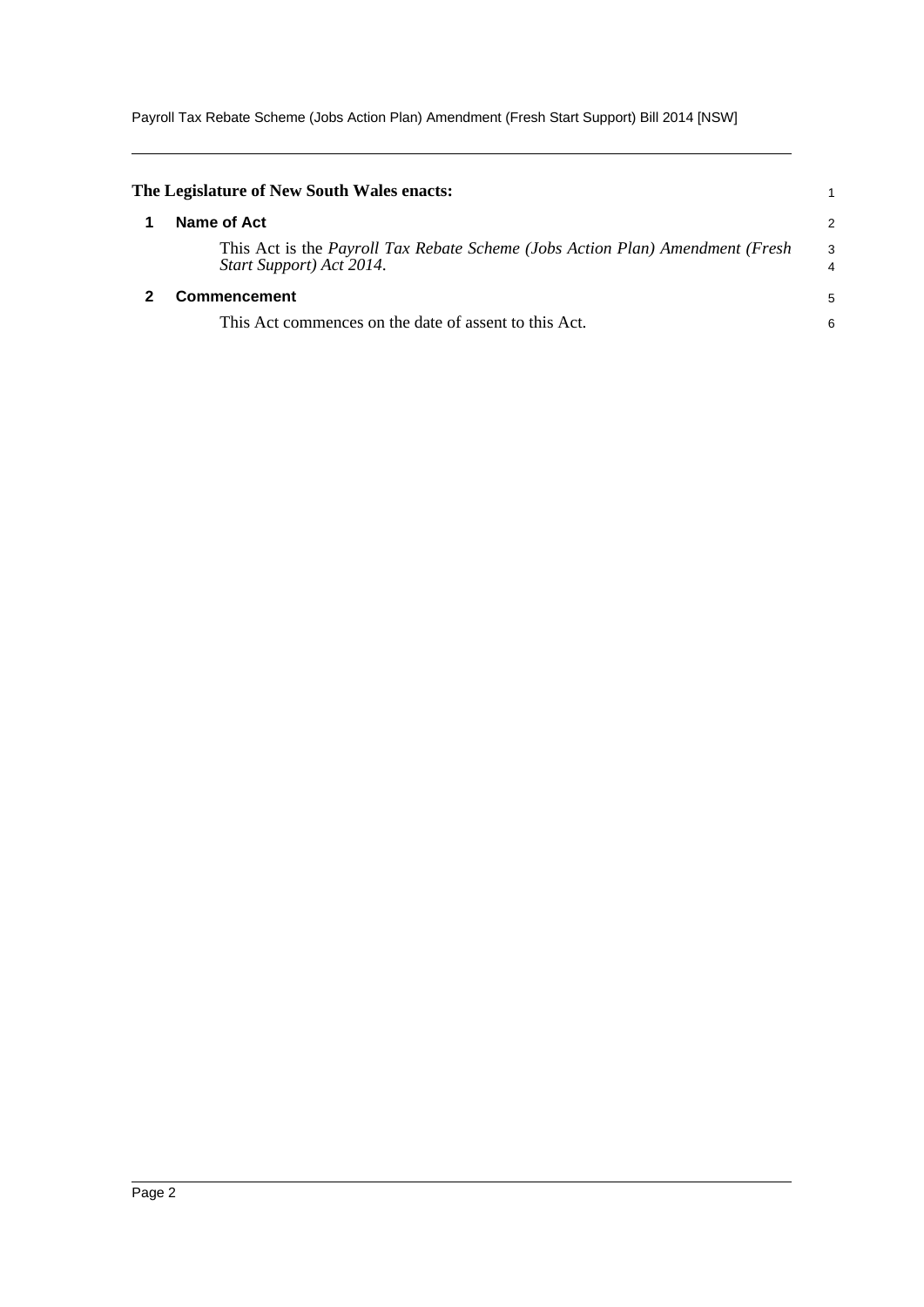Payroll Tax Rebate Scheme (Jobs Action Plan) Amendment (Fresh Start Support) Bill 2014 [NSW] Schedule 1 Amendment of Payroll Tax Rebate Scheme (Jobs Action Plan) Act 2011 No 19

<span id="page-5-0"></span>

| <b>Schedule 1</b>                    |                                                  |     | <b>Amendment of Payroll Tax Rebate Scheme (Jobs</b><br>Action Plan) Act 2011 No 19                                                                                                                  | $\mathbf{1}$<br>2 |
|--------------------------------------|--------------------------------------------------|-----|-----------------------------------------------------------------------------------------------------------------------------------------------------------------------------------------------------|-------------------|
| [1]                                  | <b>Section 4 Definitions</b>                     |     |                                                                                                                                                                                                     | 3                 |
|                                      | Insert in alphabetical order in section $4(1)$ : |     |                                                                                                                                                                                                     |                   |
|                                      |                                                  |     | <i>designated employer</i> —see section 8A (1).                                                                                                                                                     | 4<br>5            |
|                                      |                                                  |     | <i>fresh start employee</i> —see section 15 (6).                                                                                                                                                    | 6                 |
| $[2]$                                | <b>Section 8A</b>                                |     |                                                                                                                                                                                                     | 7                 |
|                                      | Insert after section 8:                          |     |                                                                                                                                                                                                     |                   |
|                                      | <b>8A</b>                                        |     | Who is a designated employer                                                                                                                                                                        | 9                 |
|                                      | (1)                                              |     | The Minister may, by notice published in the Gazette, designate an employer<br>as a <i>designated employer</i> for the purposes of this Act.                                                        | 10<br>11          |
|                                      | (2)                                              |     | In designating an employer under subsection (1), the Minister must have<br>regard to the matters prescribed by the regulations for making a designation.                                            | 12<br>13          |
|                                      | (3)                                              |     | An employer who is designated under subsection (1) becomes a designated<br>employer on the day stated for that purpose in the notice.                                                               | 14<br>15          |
|                                      | (4)                                              |     | The stated day may be a day that is before the day the notice is published, but<br>not earlier than 1 January 2014.                                                                                 | 16<br>17          |
| Section 15 Amount of rebate<br>$[3]$ |                                                  |     |                                                                                                                                                                                                     |                   |
|                                      | Insert after section 15 $(1A)$ :                 |     |                                                                                                                                                                                                     | 19                |
|                                      | (1B)                                             |     | However, if the eligible employment:                                                                                                                                                                | 20                |
|                                      |                                                  | (a) | is in respect of a fresh start employee, and                                                                                                                                                        | 21                |
|                                      |                                                  | (b) | is with an employer who is not a designated employer, and                                                                                                                                           | 22                |
|                                      |                                                  | (c) | commenced before 1 July 2015,                                                                                                                                                                       | 23                |
|                                      |                                                  |     | the annual rebate amount for the first year of eligible employment in relation<br>to that employee is \$3,000.                                                                                      | 24<br>25          |
| [4]                                  | <b>Section 15 (6)</b>                            |     |                                                                                                                                                                                                     |                   |
|                                      | Insert after section $15(5)$ :                   |     |                                                                                                                                                                                                     |                   |
|                                      | (6)                                              |     | In this section:                                                                                                                                                                                    | 28                |
|                                      |                                                  |     | <i>fresh start employee</i> means a person:                                                                                                                                                         | 29                |
|                                      |                                                  | (a) | who, on or after 1 January 2014 and before 1 July 2015, had his or her<br>employment with a designated employer (the <i>former employer</i> )<br>terminated because of a prescribed redundancy, and | 30<br>31<br>32    |
|                                      |                                                  | (b) | whose employment in eligible employment commenced after the day<br>the former employer becomes a designated employer.                                                                               | 33<br>34          |
|                                      |                                                  |     | <i>prescribed redundancy</i> means a retrenchment or redundancy, in relation to an<br>employee, of a kind prescribed by the regulations.                                                            | 35<br>36          |